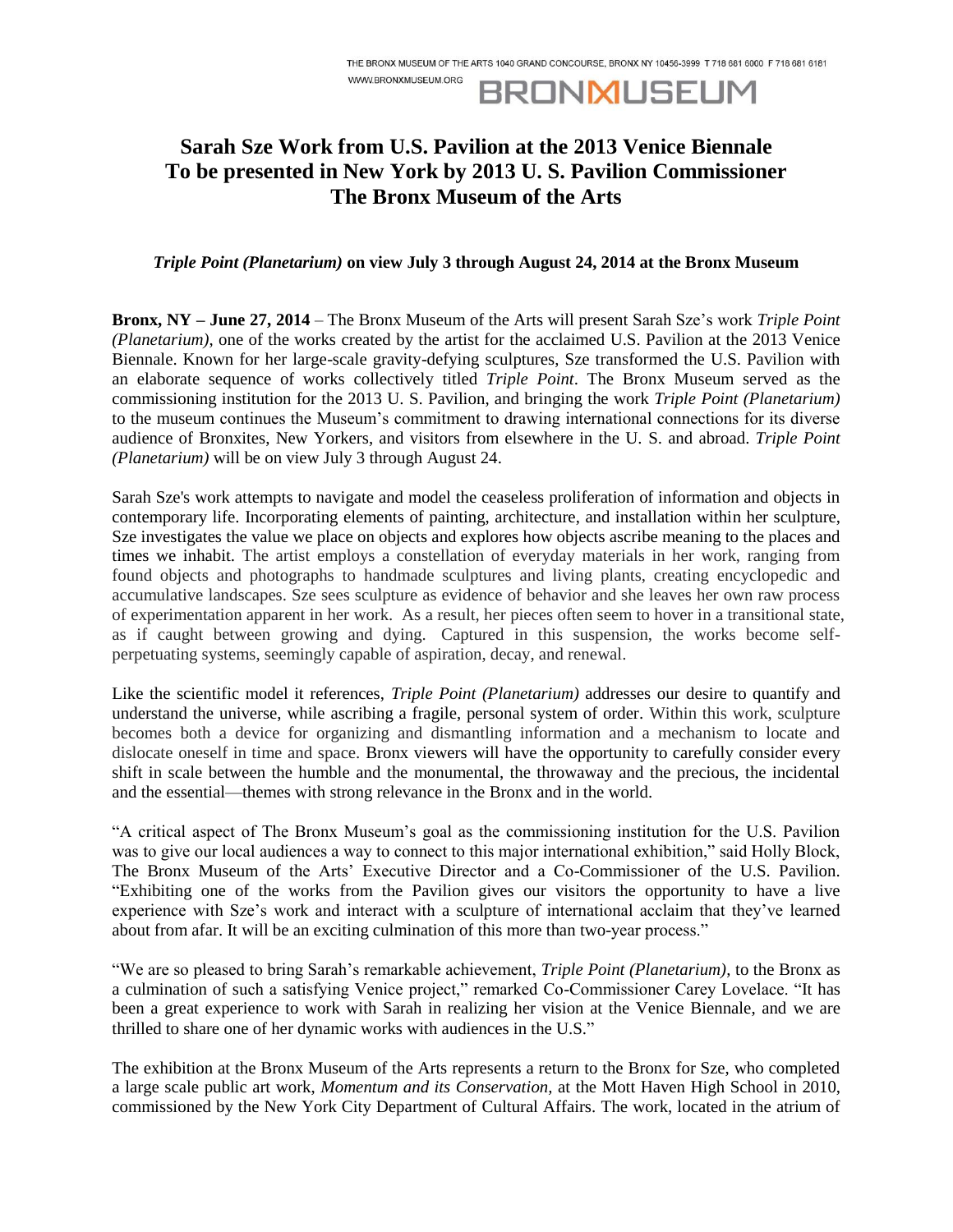WWW.BRONXMUSEUM.ORG



the central building of the school complex, is a hanging spinning lattice that casts a trail of shadows into the floor mimicking leaves, bolts, ladders and cranes. The piece creates a dynamic world where elements seem to have breezed into the atrium and become frozen in the air, suspended and weightless. More information on *Momentum and its Conservation* can be foun[d here.](http://www.nyc.gov/html/dcla/html/panyc/sze.shtml)

Following her work at the 2013 Venice Biennale, Sarah Sze also presented her first solo exhibition in the Philadelphia area at The Fabric Workshop and Museum in December 2013. An Artist-in-Residence at the Museum, Sze presented a new work virally traversing the exhibition spaces, which created a narrative that unfolded as viewers navigated the galleries and experienced Sze's reflection on time, exploration of movement, and investigation of material. More information on the exhibition can be found [here.](http://www.fabricworkshopandmuseum.org/Exhibitions/ExhibitionDetail.aspx?ExhibitionId=d2140138-6a90-4af4-8d60-a16eb5e026fb)

Work by Sarah Sze is also currently on view at Tanya Bonakdar Gallery, New York, as part of the group exhibition "The Bigger Picture: Work from the 1990's." The exhibition is on view from June 12-August 1, 2014. Additional information can be found [here.](http://www.tanyabonakdargallery.com/)

Sarah Sze's *Triple Point (Planetarium)* at the Bronx Museum is made possible by grants from the National Endowment for the Arts and The Laurie M. Tisch Illumination Fund.

### **About Sarah Sze**

Sarah Sze is a MacArthur Award-winning artist. Her works have been exhibited at the Solomon R. Guggenheim Museum, New York; Serpentine Gallery, London; Museum of Modern Art, New York; Museum of Contemporary Art, Tokyo; High Museum of Art, Atlanta; and the San Francisco Museum of Modern Art. Sze's work has been featured in solo exhibitions at the Institute of Contemporary Art, London; Museum of Contemporary Art, Chicago; Whitney Museum of American Art, New York; Walker Art Center, Minneapolis; Malmo Könsthall, Sweden; Asia Society, New York; and the Cartier Foundation, Paris. Her work has been featured internationally at the 48th International Art Exhibition – la Biennale di Venezia, 10th Biennale de Lyon, 5th Liverpool Biennial, 25th Sao Paulo Biennial, 1st Berlin Biennial, the 2000 Whitney Biennial, and the 1999 Carnegie International. She has also received critical acclaim for public commissions at New York City's High Line; Massachusetts Institute of Technology, Cambridge; and the Public Art Fund. Born in Boston in 1969, Sze received a BA from Yale University in 1991 and an MFA from the School of Visual Arts in 1997.

#### **About The Bronx Museum of the Arts**

The Bronx Museum of the Arts is an internationally recognized cultural destination that presents innovative contemporary art exhibitions and education programs, and is committed to promoting crosscultural dialogues for diverse audiences. Since its founding in 1971, the Museum has played a vital role in the Bronx by helping to make art accessible to the entire community and connecting with local schools, artists, teens, and families through its robust education initiatives. In celebration of its 40th anniversary, the Museum implemented a universal free admission policy, supporting its mission to make arts experiences available to all audiences.

The Bronx Museum was selected by the U.S. Department of State to serve as their partner for smARTpower, a major initiative to send visual artists abroad. The unprecedented partnership facilitated visual artists traveling around the globe in 2011 and 2012 to collaborate with local artists and youth to create socially engaged art projects.